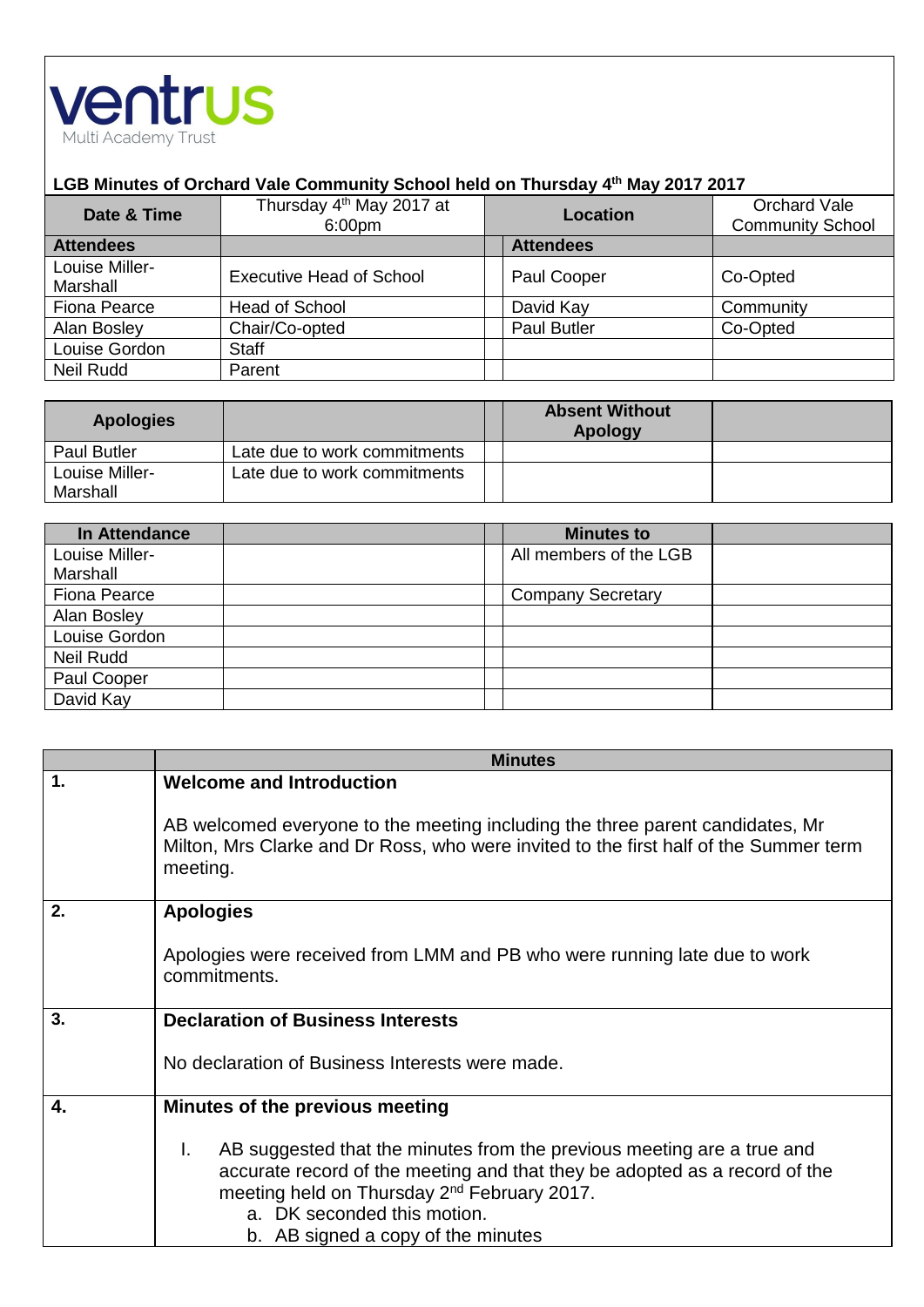| <b>ACTION</b> | Clerk to send signed copy of minutes to Company Secretary.                                                                                                                                                                                                                                                                                                                                                                                                                                                                                                                                                                                                                                                                                                                                                                                                                                                                                                                                                                                                                                            |
|---------------|-------------------------------------------------------------------------------------------------------------------------------------------------------------------------------------------------------------------------------------------------------------------------------------------------------------------------------------------------------------------------------------------------------------------------------------------------------------------------------------------------------------------------------------------------------------------------------------------------------------------------------------------------------------------------------------------------------------------------------------------------------------------------------------------------------------------------------------------------------------------------------------------------------------------------------------------------------------------------------------------------------------------------------------------------------------------------------------------------------|
| 5.            | <b>Matters arising from previous minutes</b>                                                                                                                                                                                                                                                                                                                                                                                                                                                                                                                                                                                                                                                                                                                                                                                                                                                                                                                                                                                                                                                          |
|               | Minute reference 7.1 - All Governors have signed to say they have read the Keeping<br>Children Safe in Education document as of 4 <sup>th</sup> May 2017.                                                                                                                                                                                                                                                                                                                                                                                                                                                                                                                                                                                                                                                                                                                                                                                                                                                                                                                                             |
|               | AB emailed Company Secretary with offer of PowerPoint training from NR.                                                                                                                                                                                                                                                                                                                                                                                                                                                                                                                                                                                                                                                                                                                                                                                                                                                                                                                                                                                                                               |
|               | NR to work with Rhiannon Squire, ICT lead, to offer training to staff on inset days.                                                                                                                                                                                                                                                                                                                                                                                                                                                                                                                                                                                                                                                                                                                                                                                                                                                                                                                                                                                                                  |
|               | All next steps have been completed.                                                                                                                                                                                                                                                                                                                                                                                                                                                                                                                                                                                                                                                                                                                                                                                                                                                                                                                                                                                                                                                                   |
| 6.            | Update from Directors; Executive Team responses to Issues raised                                                                                                                                                                                                                                                                                                                                                                                                                                                                                                                                                                                                                                                                                                                                                                                                                                                                                                                                                                                                                                      |
|               | I.<br>A copy of the Directors update and Executive team responses were sent out<br>prior to the meeting.<br>AB gave a verbal report from his Chair of Governor meeting.<br>Ⅱ.<br>a. Orchard Vale Ofsted report now in the public domain.<br>b. The Trust are carrying out a maintenance audit across the schools.<br>i. Rose Budge, Premises manager, will be doing site audits to<br>identify work that needs to be carried out and to create a schedule<br>of work with category D items being a priority.<br>c. The Ventrus networking evening shall be held on 14 <sup>th</sup> November 2017.<br>i. AB feels this would be a perfect opportunity for Lyn Hyland, Head<br>of Finance, to present her policy and new Governor Report and<br>explain how Governing bodies can help to oversee the finance of<br>their school.<br>PB joined the meeting at 6:25pm.<br>The Three parent candidates, Mr Milton, Mrs Clarke and Dr Ross, left at 7:00pm.<br>LMM joined at 7:10pm.                                                                                                                       |
| 7.            | <b>Standing Reports:</b>                                                                                                                                                                                                                                                                                                                                                                                                                                                                                                                                                                                                                                                                                                                                                                                                                                                                                                                                                                                                                                                                              |
| 7.1.          | Health and Safety Report (to include legionella testing, asbestos register and any<br>serious incidents)<br>A copy of the Health and Safety reports were sent out prior to the meeting.<br>L.<br>These have been completed by Clive Magson, Premises Manager at Orchard<br>Vale.<br>PB gave an update on the following items:<br>Ш.<br>a. Two pupil incidents which resulted in hospital visits, one to have a ring<br>removed from the finger and another student sustained a head injury from<br>playing in the boat. Both have been logged in accordance with school<br>procedure.<br>b. The adventure playground MUGA is separating around the border. This<br>will be an issue raised during the site audit with Rose Budge. Also, the<br>monkey bars are currently out of action due to the frame being loose.<br>c. Windows will also be an area of focus on the audit visit, due to a previous<br>incident.<br>d. Quotes have been sought for the replacement of the school boiler.<br>Currently awaiting a schedule of work. PB said it looks like it will be<br>replaced during the summer. |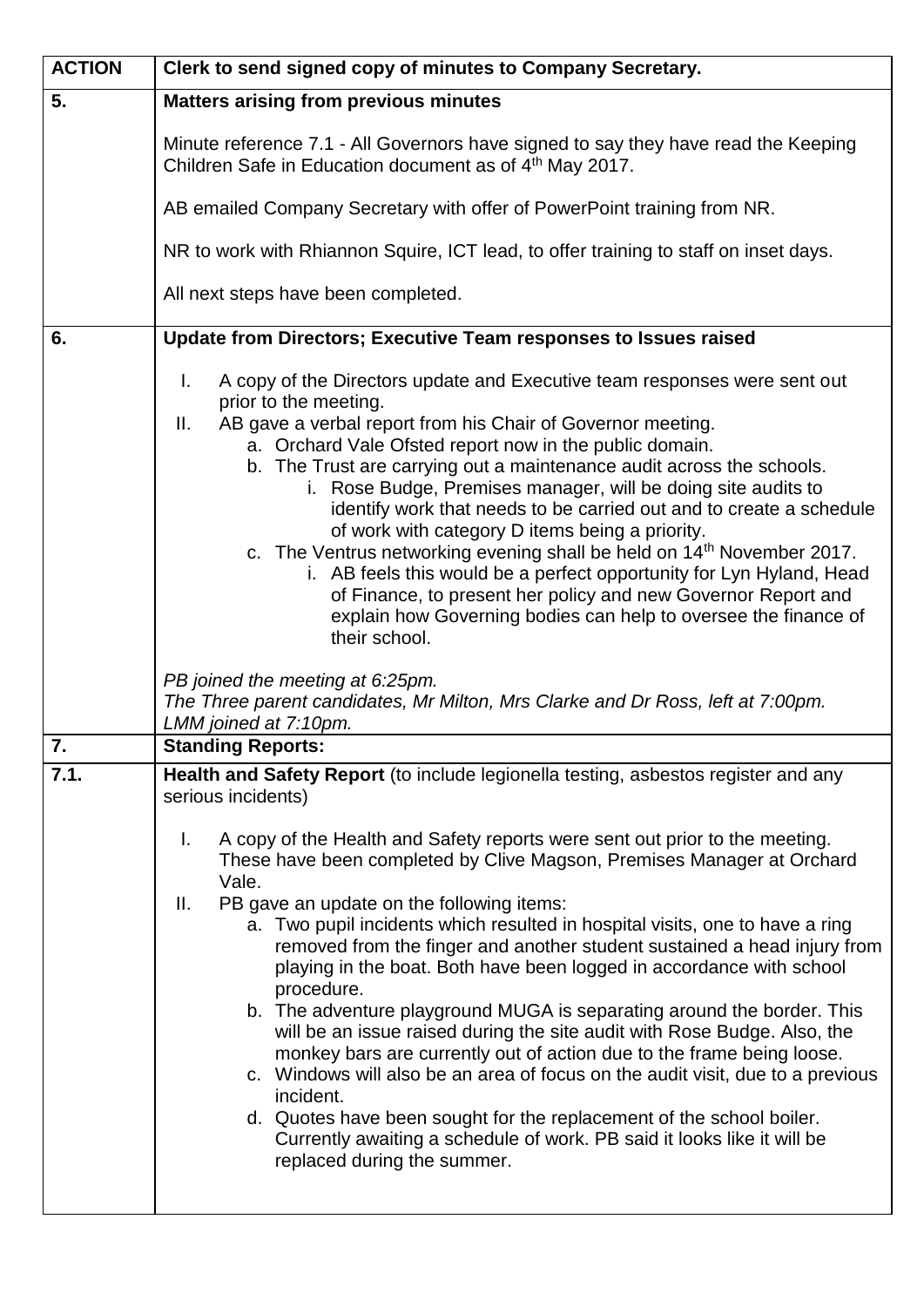| 7.2                            | Safeguarding Report - to include SCR check                                                                                                                                                                                                                                                                                                                                                                                                                                                                                                                                                                                                                                                                                                                                                                                                                                                                                                            |
|--------------------------------|-------------------------------------------------------------------------------------------------------------------------------------------------------------------------------------------------------------------------------------------------------------------------------------------------------------------------------------------------------------------------------------------------------------------------------------------------------------------------------------------------------------------------------------------------------------------------------------------------------------------------------------------------------------------------------------------------------------------------------------------------------------------------------------------------------------------------------------------------------------------------------------------------------------------------------------------------------|
|                                | LG carried out the Safeguarding report this term as Deputy Safeguarding officer.<br>L.<br>a. LG and DK feel that the new template is easy to fill out.<br>LG spent time with Caroline Harding, SENDco.<br>Ш.<br>a. Safeguarding files were selected at random and checked.<br>b. Single Central Record is up to date.<br>i. PC asked about the high number of new staff noted on page 3 of<br>the report.<br>ii. FP explained that the staff number includes students and is based<br>upon how many DBS checks have been carried out.<br>iii. AB noted that the internet safety RAG rating was amber and asked<br>if it would be green by July?<br>1. LG stated she asked Caroline Harding this but as it is an<br>ongoing assessment it won't be green as it is always<br>changing and moving forward.<br>a. The LGB suggested that instead of it being amber,<br>using a light green to suggest it is in effect but is an<br>ongoing piece of work. |
|                                | LG and DK noted receipt of the Safeguarding Governor role description.<br>III.<br>IV.<br>The LGB noted receipt of the new Safeguarding policy.<br>a. A copy will be filed in the policy folder for staff to access and a copy will<br>be uploaded onto the school website.                                                                                                                                                                                                                                                                                                                                                                                                                                                                                                                                                                                                                                                                            |
| <b>ACTION</b><br><b>ACTION</b> | Website Administrator to upload Safeguarding Policy to the website.<br>Clerk to file a copy of the Safeguarding Policy in school.                                                                                                                                                                                                                                                                                                                                                                                                                                                                                                                                                                                                                                                                                                                                                                                                                     |
| 7.3                            | <b>SEND Report</b>                                                                                                                                                                                                                                                                                                                                                                                                                                                                                                                                                                                                                                                                                                                                                                                                                                                                                                                                    |
|                                | A copy of the SEND report was sent out prior to the meeting.<br>L.<br>The Speech and Language Centre will close by August 2019. No new pupils<br>Ш.<br>shall be enrolled in the Centre.<br>a. Staff working in the Centre shall be re-deployed within the Trust upon<br>closure of the Centre.<br>III.<br>There is a change in terminology from 'DAF' (Dedicated Action Framework) to<br>'TAF' (Team Around the Family).<br>A new checklist is being implemented for new pupils joining the school so that<br>IV.<br>SEN needs can be identified before the child joins the school.<br>a. September Reception intake pupils have all been given a checklist in<br>addition to their application form.                                                                                                                                                                                                                                                 |
| 7.4                            | <b>Website Report</b>                                                                                                                                                                                                                                                                                                                                                                                                                                                                                                                                                                                                                                                                                                                                                                                                                                                                                                                                 |
|                                | A copy of the website report was sent out prior to the meeting.<br>L.<br>$\mathbf{II}$ .<br>The website is green in all areas except for the SEN Policy.<br>a. SEN Policy is awaiting update from Ventrus Central.<br>LMM and FP need to complete their biographies for the website.<br>III.<br>IV.<br>A discussion was had around computer safety for pupils and parents.<br>a. Staff have had an inset training session on Internet safety. This will be a<br>regular inset.<br>b. The local PCSO has done work within the school with pupils and a leaflet<br>has been sent home to parents.<br>c. Staff are aware of pupils who use the internet and who have social media<br>accounts.<br>d. The school has a filter to stop pupils accessing certain sites whilst in<br>school.                                                                                                                                                                 |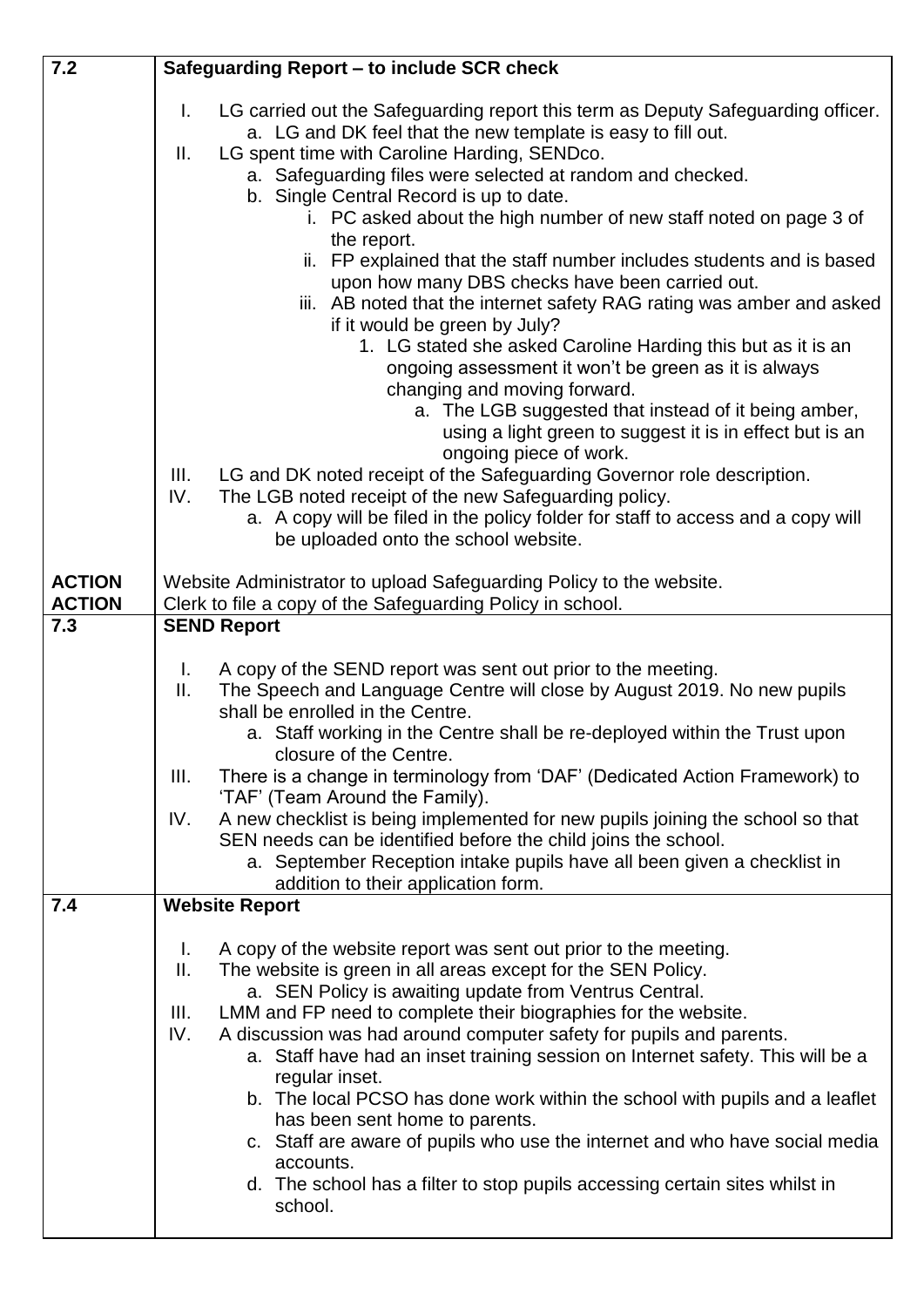| 8.  | Head of School Report and responses to Governor Challenge Tracker                                                         |
|-----|---------------------------------------------------------------------------------------------------------------------------|
|     |                                                                                                                           |
|     | I.<br>The Head of School report was sent out prior to the meeting.<br>ΙΙ.<br>Ofsted validated all the 6 areas of the SIP. |
|     |                                                                                                                           |
|     | a. The current SIP shall be completed by the end of the year and FP is<br>currently working on the SIP for 2017/18.       |
|     | b. Potential areas for next year:                                                                                         |
|     | i. Maths                                                                                                                  |
|     | ii. EY Outdoor provision                                                                                                  |
|     | iii. Making and feedback                                                                                                  |
|     | iv. Impact inniative from the NPQSL course                                                                                |
|     | v. Any areas that come out of the data                                                                                    |
|     | III.<br>A copy of the Ofsted report was sent out and the school continues to be judged                                    |
|     | as 'Good' by Ofsted inspectors.                                                                                           |
|     | IV.<br>The Sports audit was not sent out in time for the meeting.                                                         |
|     | a. FP said that the range of sports available this year has been great.                                                   |
|     | Children have been asked what they want so that all children can engage<br>in sports.                                     |
|     | b. Callum Ovey, Sports TA, has been working with children who are not                                                     |
|     | confident during PE sessions. He has been taking them out once a week                                                     |
|     | to teach them the skills they will need for their PE sessions in the                                                      |
|     | following week. This seems to be working well to boost pupil's confidence                                                 |
|     | with physical activities.                                                                                                 |
|     | FP reported to the LGB about the exclusions and gave an overview about each<br>V.                                         |
|     | pupil and the plan put in to support them.                                                                                |
|     | a. EHCP's have been put in for all 3 children for additional support.                                                     |
|     | b. LMM feels that the school goes the extra mile to accommodate the                                                       |
|     | children's needs and is inclusive but protects the learning experience of<br>other pupils.                                |
|     | Orchard Vale's Exmoor Challenge teams came in 3rd, 11 <sup>th</sup> and 46 <sup>th</sup> .<br>VI.                         |
| 9.  | <b>EHT Report</b>                                                                                                         |
|     |                                                                                                                           |
|     | LMM gave her report which encompassed how pleased she was at the Ofsted<br>L.                                             |
|     | result given. She feels it endorses the work being done at the school.                                                    |
|     |                                                                                                                           |
| 10. | <b>Monitor the Head of School budget</b>                                                                                  |
|     | I.<br>The following statement was sent from Ventrus Central: "Further to the Chairs of LGB                                |
|     | meeting on 25 <sup>th</sup> April 2017, a decision has been taken by the Executive Team not to provide                    |
|     | your financial statement for this meeting. As explained at the Chairs meeting, the focus is on                            |
|     | bringing reliable and timely information to you in due course. To achieve this the finance team                           |
|     | is currently undertaking a systematic review. As part of this, Executive Head teachers will work                          |
|     | with Heads of Schools on essential spending only for the remainder of this financial year."                               |
|     | a. The LGB noted receipt of the statement and look forward to receiving a                                                 |
|     | budget monitor in the Autumn Term.                                                                                        |
| 11. | Policies and Statements as per the Annual Cycle                                                                           |
|     |                                                                                                                           |
|     | Ι.<br>A copy of the Home School Agreement was sent out prior to the meeting.                                              |
|     | a. Several changes were suggested. FP has noted these to be changed.                                                      |
|     | b. All present agreed to the changes suggested.                                                                           |
| 12. | <b>Local Items of business</b>                                                                                            |
|     | The LGB received a copy of the Ofsted report.<br>I.                                                                       |
|     | a. AB to write a letter to staff on behalf of the Governing body, thanking                                                |